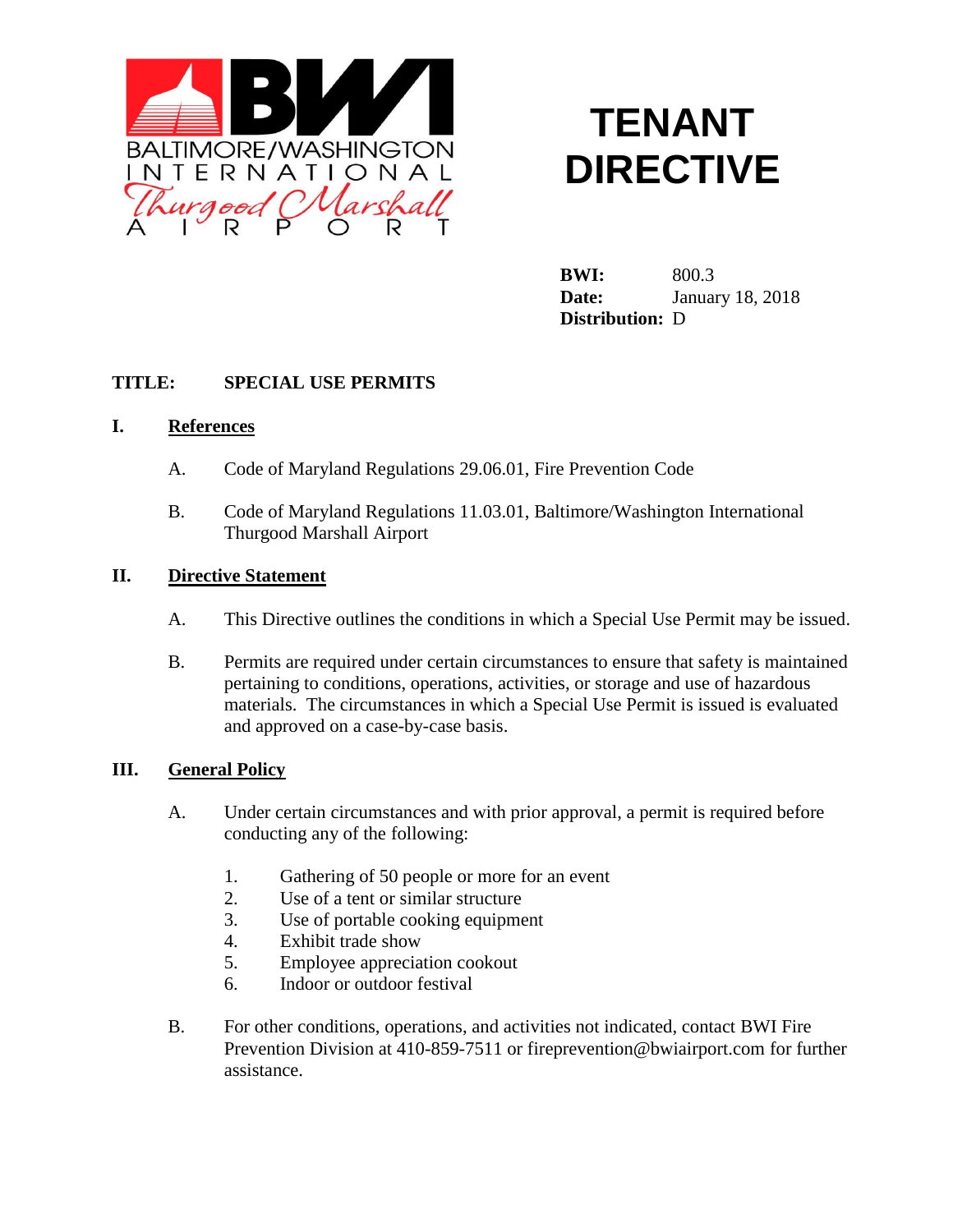## **IV. Procedures**

- A. The following instructions shall be followed for the review and issuance of a Special Use Permit:
	- 1. For conditions, operations, and activities conducted on the Airport ramp or airfield, you must first get approval from the Director, Office of Airport Operations at 410-859-7022 or at jstewart@bwiairport.com.
	- 2. For conditions, operations, and activities conducted within the Airport, you must first get approval from the Director, Corporate and Community Relations at 410-859-7078.
	- 3. Contact the BWI Fire Prevention Division 72-hours in advance prior to the anticipated conditions, operations, activities, or storage and use of hazardous materials at 410-859-7511 or at fireprevention@bwiairport.com.
	- 4. Applications for permits shall be made on form MAA-040 (attached) and shall include the applicant's answers in full to inquiries set forth on the form including:
		- Operation or activities for which the permit will be issued
		- Address or location for where the operation or activities will be conducted
		- Dates and times for the operation or activities
		- Name, address, and phone number of the applicant
	- 5. Special Use Permit final approval is contingent upon an inspection by personnel from the BWI Fire Prevention Division including compliance of the Code provisions identified on the permit prior to the commencement of the conditions, operations, activities, or storage and use of hazardous materials.
	- 6. The BWI Fire Prevention Division shall be permitted to revoke or suspend a permit or approval issued if the permit provisions are found not in compliance and or false statements or misrepresentations have been submitted in the application on which the permit approval was based.

#### **ELECTRONIC COPY ORIGINAL ON FILE IN AIRPORT OPERATIONS**

John A. Stewart **Director** Office of Airport Operations

Attachment: MAA-040 Special Use Permit Application